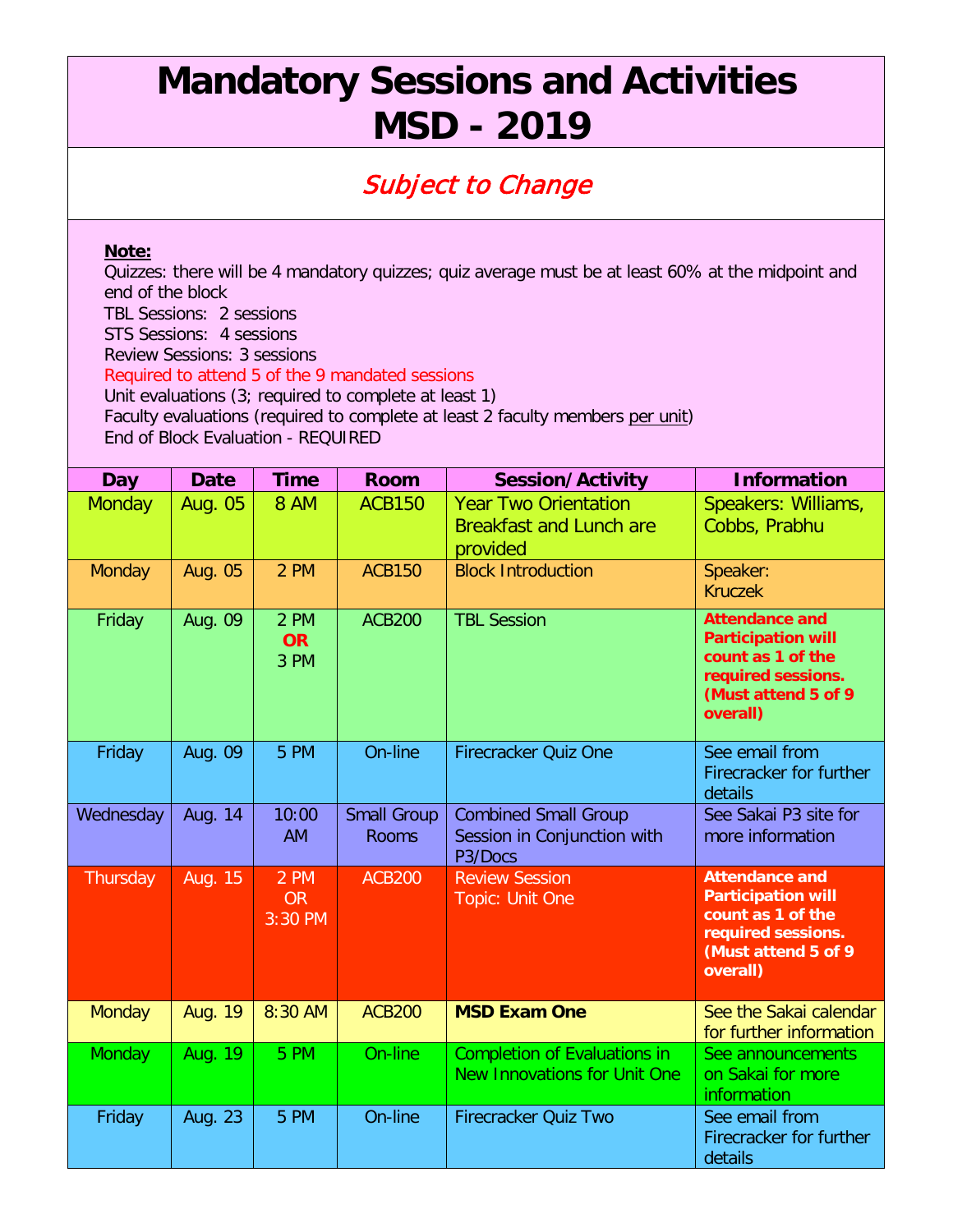| Wednesday       | Aug. 28  | 3 PM<br><b>OR</b><br>4 PM | <b>ACB200</b>                      | <b>Students-Teaching-Students</b><br>Topic: Hematopathology<br>Conference                   | <b>Attendance and</b><br><b>Participation will</b><br>count as 1 of the<br>required sessions.<br>(Must attend 5 of 9<br>overall)  |
|-----------------|----------|---------------------------|------------------------------------|---------------------------------------------------------------------------------------------|-----------------------------------------------------------------------------------------------------------------------------------|
| Thursday        | Aug. 29  | 3 PM<br><b>OR</b><br>4 PM | <b>ACB200</b>                      | <b>Students-Teaching-Students</b><br>Topic: Hematological<br><b>Malignancies Conference</b> | <b>Attendance and</b><br><b>Participation will</b><br>count as 1 of the<br>required sessions.<br>(Must attend 5 of 9<br>overall)  |
| Friday          | Aug. 30  | 5 PM                      | On-line                            | <b>Firecracker Quiz Three</b>                                                               | See email from<br>Firecracker for further<br>details                                                                              |
| Tuesday         | Sept. 03 | 1 PM<br><b>OR</b><br>2 PM | <b>ACB200</b>                      | <b>TBL Session</b>                                                                          | <b>Attendance and</b><br><b>Participation will</b><br>count as 1 of the<br>required sessions.<br>(Must attend 5 of 9)<br>overall) |
| Thursday        | Sept. 03 | 3 PM<br><b>OR</b><br>4 PM | <b>ACB200</b>                      | <b>Review Session</b><br><b>Topic: Unit Two</b>                                             | <b>Attendance and</b><br><b>Participation will</b><br>count as 1 of the<br>required sessions.<br>(Must attend 5 of 9<br>overall)  |
| Thursday        | Sept. 05 | 8:30 AM                   | <b>ACB200</b>                      | <b>MSD Exam Two</b>                                                                         | See the Sakai calendar<br>for further information                                                                                 |
|                 |          |                           |                                    |                                                                                             |                                                                                                                                   |
| <b>Thursday</b> | Sept. 05 | 5 PM                      | On-line                            | <b>Completion of Evaluations in</b><br><b>New Innovations for Unit Two</b>                  | See announcements<br>on Sakai for more<br>information                                                                             |
| Monday          | Sept. 09 | <b>8 AM</b>               | On-Line                            | <b>ISDLA Submissions Open</b>                                                               | See Sakai for more<br>details                                                                                                     |
| Wednesday       | Sept. 11 | 10:00<br><b>AM</b>        | <b>Small Group</b><br><b>Rooms</b> | <b>Combined Small Group</b><br>Session in Conjunction with<br>P3/Docs                       | See Sakai P3 site for<br>more information                                                                                         |
| Friday          | Sept. 13 | 3 PM<br><b>OR</b><br>4 PM | <b>ACB200</b>                      | <b>Students-Teaching-Students</b><br>Topic: X-rays of Bones                                 | <b>Attendance and</b><br><b>Participation will</b><br>count as 1 of the<br>required sessions.<br>(Must attend 5 of 9<br>overall)  |
| Friday          | Sept. 13 | 5 PM                      | On-line                            | Firecracker Quiz Four                                                                       | See email from<br>Firecracker for further<br>details                                                                              |